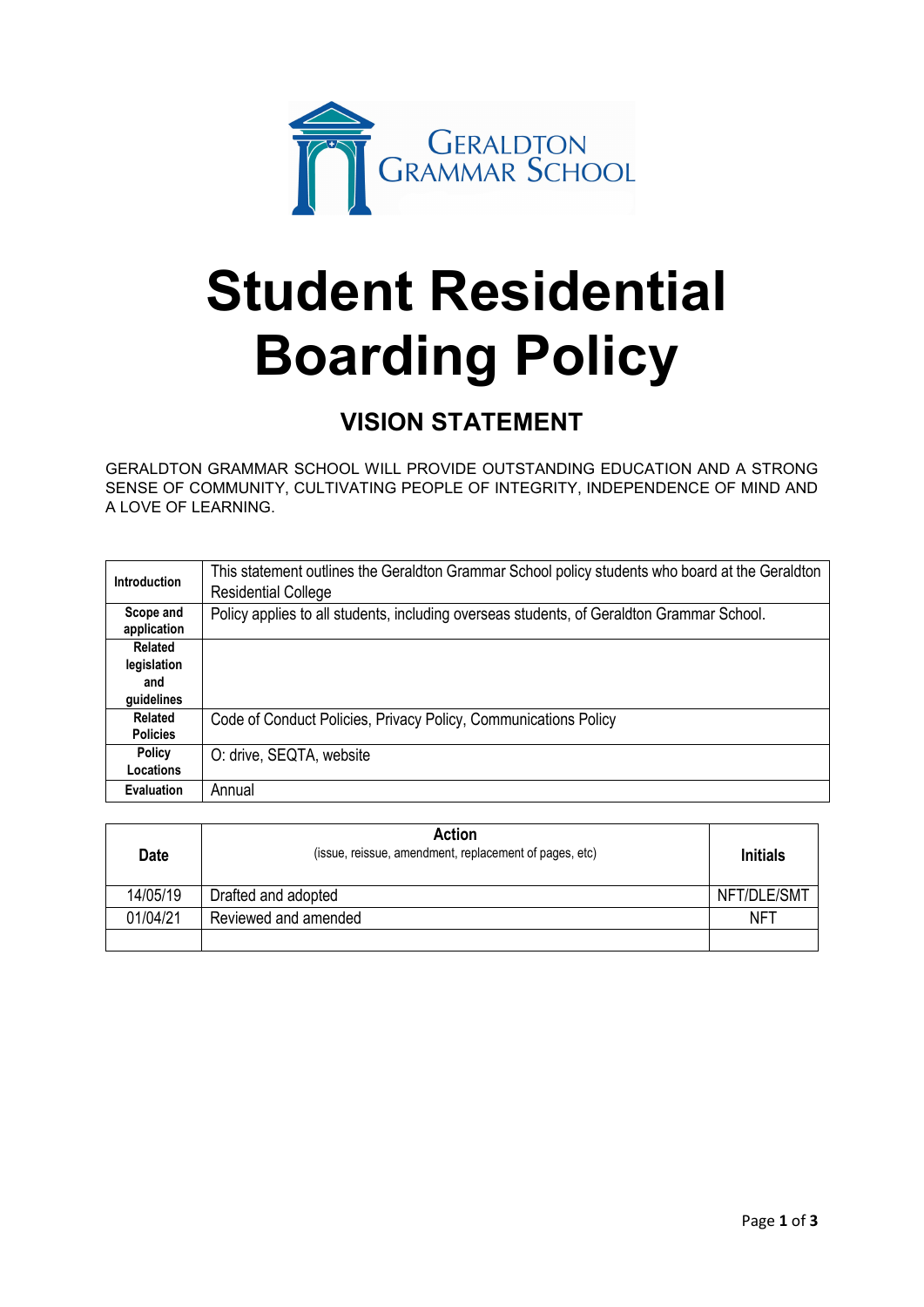# **STUDENT RESIDENTIAL BOARDING POLICY**

#### **INTRODUCTION:**

Geraldton Grammar School offers a caring community life for families who wish to board their students, through its partnership with Geraldton Residential College.

#### **COMMUNICATION:**

Geraldton Grammar School provides a Geraldton Residential College Liaison, the Head of Secondary School. Students and parents who have any concerns related to boarding should contact the Residential College, in the first instance, or the Head of Secondary School.

Parents of boarding students will be notified by email by the organising staff member or the Head of Secondary School of:

- Wellbeing or academic issues
- Camps/excursions
- Immunisation program
- School photos
- Parent/teacher meetings

#### **ATTENDANCE:**

The Residential College will notify the school should any student be absent. If a student is a school refusal, it falls to the Residential College to make sure the student arrives at school. The school will then organise to have the student met on arrival and will follow appropriate school procedures.

## **STUDENT SUPPORT:**

Students have access to the Geraldton Residential College's psychological services. Should a boarding student access the service, the school will be notified but will only receive relevant information if the reason for such a referral impacts on the student's wellbeing whilst at school. Geraldton Grammar School's Wellbeing Officer and Head of Secondary may be informed of the issue in order to provide support at the school.

#### **ACADEMIC SUPPORT:**

Boarders have fully supervised study time each week in the school library on Wednesday for 45 minutes after school.

- All students are expected to attend unless notification has been received in advance from parents or Residential College supervisors.
- The Geraldton Residential College Liaison will communicate with the Residential College should students fail to attend the tutorials.
- The Geraldton Residential College staff will deliver and collect students to and from the school in order to meet this academic requirement.
- The Geraldton Residential College Liaison will provide the Residential College with information relating to school term dates, homework requirements, camp information and excursions. Individual teachers may email the Boarding